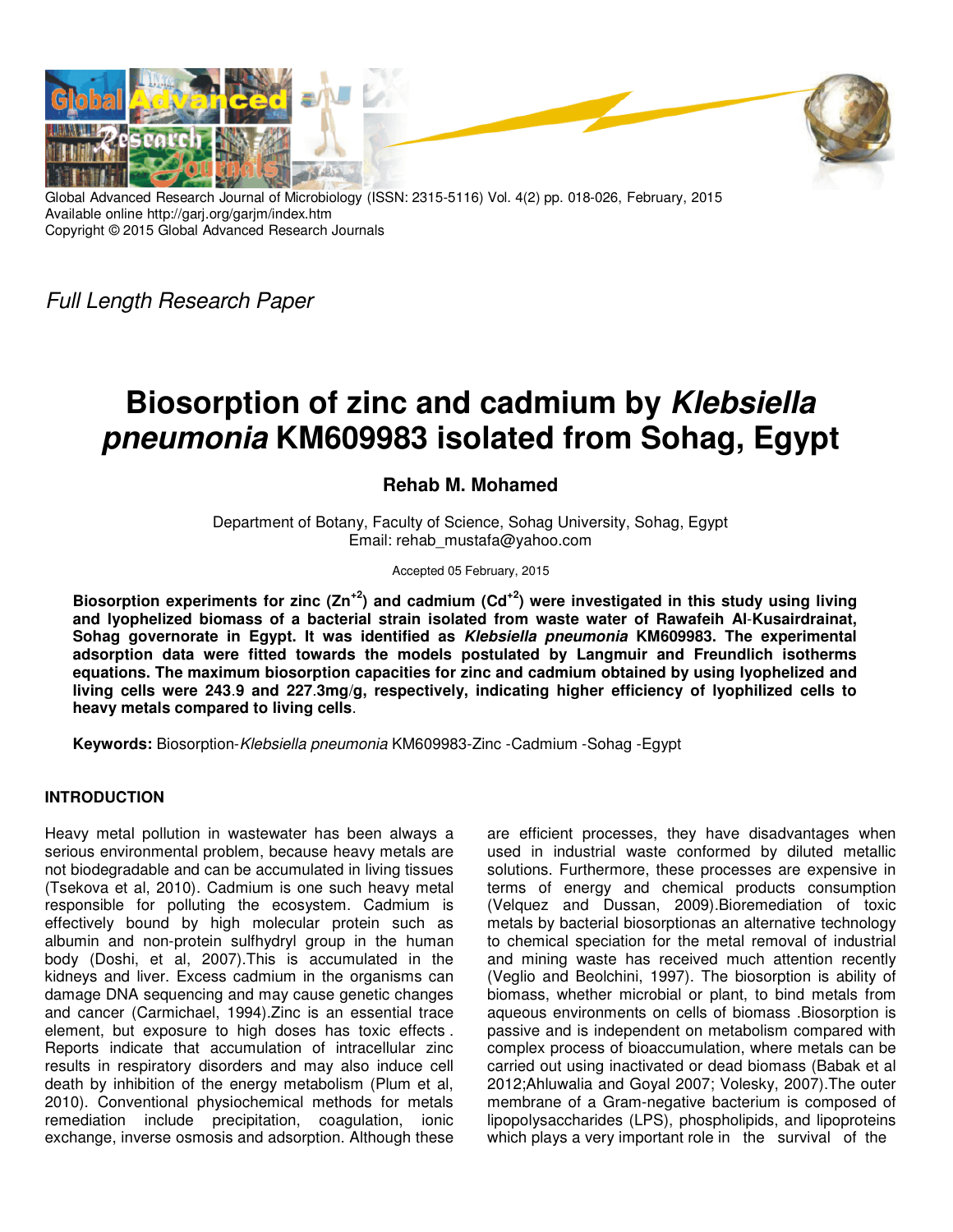bacterium under environmental pressure, it prevents the whole bacterium from heavy metals (Suriya, et al, 2013).Equilibrium studies that give the capacity of the adsorbent and the equilibrium relationships between adsorbent and adsorbate are described by adsorption isotherms which is usually the ratio between the quantity adsorbed and the remaining in solution at fixed temperature at equilibrium.Freundlich and Langmuir isotherms are the earliest and simplest known relationships describing the adsorption equation (Hussein et al, 2004).The objective of the present study was to assess and to compare between the biosorption capacities of  $Zn^2$ and  $Cd^{2+}$  by non- treated (living) and treated (lyophilized)biomass of Klebsiella pneumonia KM609983.

## **MATERIALS AND METHODS**

## **Isolation and identification of the microorganism**

The bacterial strain used in the present study was isolated from waste water of Rawafeih Al-Kusairdrain at, Sohag governorate in Egypt. It was isolated on nutrient agar. The isolate was purified and identified according to Bergey's manual 2005, then it was further identified using 16S rRNA gene sequencing. The tolerance to heavy metals was determined by the agar dilution method on tris minimal medium (Mergeay, 1995).

## **DNA extraction, sequencing, and phylogenetic analysis**

Bacterial genomic DNA sample was extracted using aInsta Genetm Matrix (BIORAD).The primers 27F 5'(AGA GTT TGATCM TGG CTC AG)3' and 1492R 5' (TACGGY TAC CTT GTT ACG ACT T)3' were used for the PCR.The PCR reaction was performed with 20 ng of genomic DNA as the template in a 30  $\mu$ l reaction mixture by using a EF-Taq (Sol Gent, Korea) as follows :activation of Taq polymerase at 95 °C for 2minutes, 35cycles at 95 °C for 1minute, 55°C, and 72 °C for 1minutes each were performed, finishing with a 10-minute step at 72 °C.

The amplification product was purified with a multiscreen filter plate (Millipore Corp., Bedford, MA, USA).Sequencing reaction was performed using a PRISM Big Dye Terminatorv3.1 Cycle sequencing Kit).The DNA sample containing the extension product was added to Hi-Di form amide (Applied Biosystems, Foster City), CA. The mixture was incubated at 95°C for 5 min, followed by 5 min on ice and then analyzed by ABI Prism 3730XL DNA analyzer, primers 518F 5' (CCA GCA GCC GCG GTAATA CG)3' and 800R 5' (TAC CAG GGT ATCTAA TCC)3' were used for sequencing.Sequence was submitted to the National Center of Biotechnology and Information (NCBI)for similarity search through Blast. Selected sequences of other microorganisms with greatest similarity to the 16S

rRNA sequences of the bacterial isolates were extracted and aligned using CLUSTAL W1.81 (Multiple Sequence Alignment) and N.J.plot generating a phylogenetic tree. The 16SrRNA gene sequence of the isolate was deposited in the DDBJ/EMBL/Gen Bank with accession number of Klebsiella pneumonia KM609983. Applied Bio systems, Foster City, CA.

## **Preparation of Klebsiella pneumonia KM609983 biomass for biosorption**

Bacteria were cultured in nutrient broth medium for 24 h at 37°C, with shaking at 150 rpm, then harvested by centrifugation for 10 min at 10,000 rpm using (Eppendorf centrifuge, PLC-012), the suspension was rinsed three times with sterile distilled water, then freeze dried using (Labconco 94814) bench-top lyophilizer (Aksu and DÖnmez, 2001;Puranik and Paknikar1999).

## **Infrared analysis**

Raw samples and biomass loaded with 40ppm  $Cd^{2+}$  and  $Zn^{2+}$  were analyzed by an Infrared spectrophotometer IR ( Model 470 Shimadzu) corporation adopting KBr disk technique, which was performed to give a qualitative and preliminary characterization of the main chemical groups present on the cell wall that are responsible for heavy metal biosorption (Selatnia et al., 2004).

## **Effect of pH on biosorption**

The impact of the solution pH on the metal biosorption was investigated in the biomass of Klebsiella pneumonia KM609983 and conditioned to different pH environments (ranging between 2.0 and 8.0) containing 20 ml of metal solution. The pH adjustment was done with the addition of either0.1M NaOH or 0.1M HCl.Sodium nitrate (0.1M) was used as a supporting electrolyte for all experiments. The method was carried out according to Seki et al (1998).

## **Effect of time on biosorption**

Experiments for determining the kinetics of the process were carried out using 40 mg  $I^1$  from the initial metal concentrations of  $Zn^{2+}$  and  $Cd^{2+}$  ions, in 20 ml of metal solution.

## **Adsorption experiments**

The  $Cd^{2+}$  and  $Zn^{2+}$  ions biosorption isotherms were obtained at pH 7.0 .The sorption experiments were carried out using 20 mg of the untreated (living) cells or lyophilized cells in conjunction with concentrations of  $Cd^{2+}$  starting from 0 to 160 ppm and 20 ml of 0.1M NaNO<sub>3</sub> as supporting electrolyte solution with shaking at 200 rpm for 30 min to attain equilibrium. Experiments were conducted at room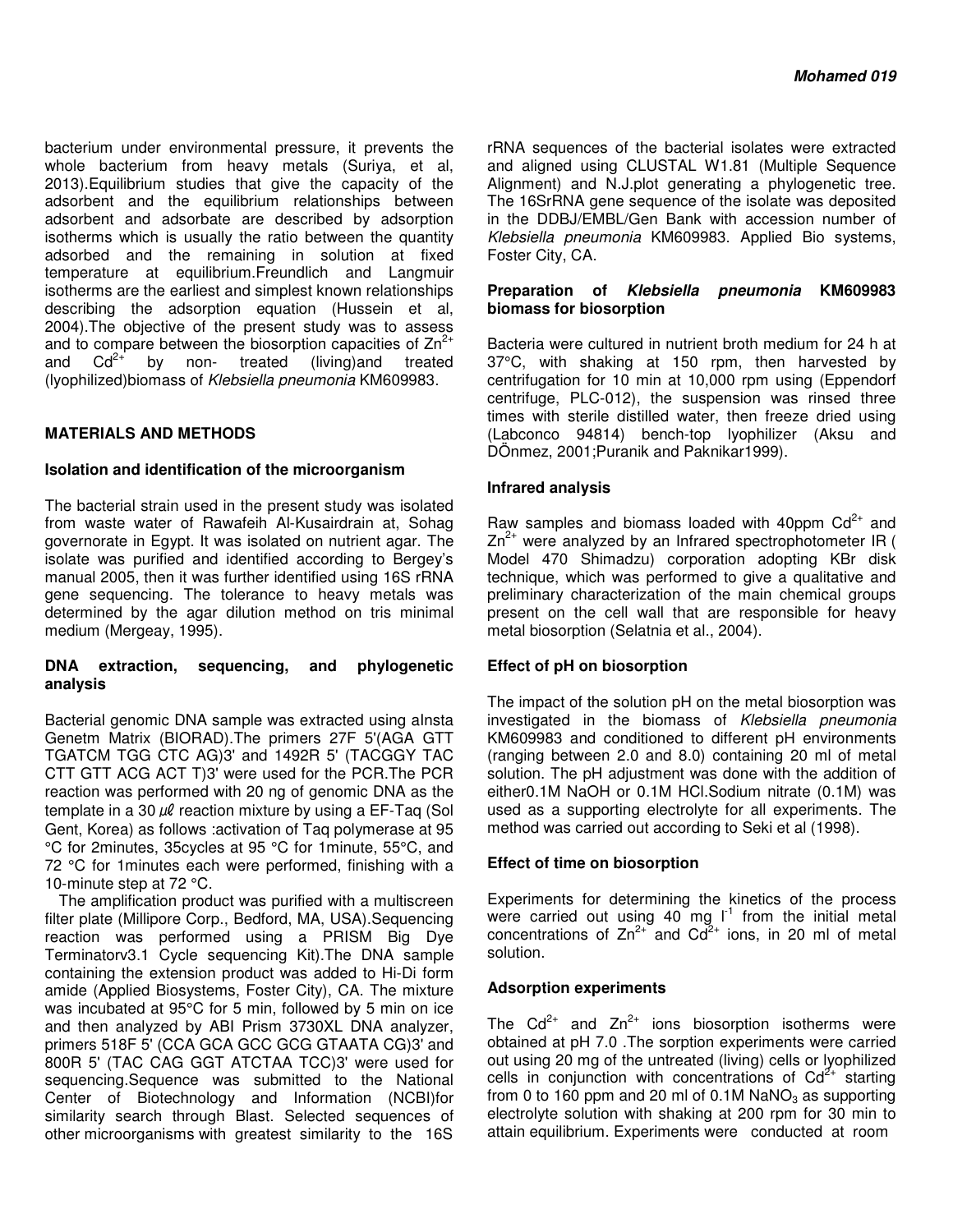| Feature                        | 土                 |
|--------------------------------|-------------------|
| Gram staining                  |                   |
| Motility                       |                   |
| Shape                          | Rod-shape         |
| Spore forming                  | Non-Spore forming |
| D-glucose acid/gas             | $\pm$             |
| D-mannitol fermentation        | $\pm$             |
| <b>Sucrose fermentation</b>    | $\mathrm{+}$      |
| Lactose fermentation           | $\,^+$            |
| <b>D-sorbitol fermentation</b> | $\pm$             |
| V-P reaction                   | $\pm$             |
| Catalase test                  | $\mathrm{+}$      |
| Oxidase test                   |                   |
| Urease test                    | $\mathrm{+}$      |
| Citrate test                   | $\ddot{}$         |
| Oxidation-fermentation (O-F)   | +                 |

 **Table 1.** Morphological, physiological and biochemical characteristics of Klebsiella pneumonia

temperature (30°C).Then the samples were centrifuged at 10,000 rpm for 5 min and the heavy metal concentration in supernatants was measured by Atomic absorption spectrophotometric (AAS)Model 210 VGP Buck Scientific.

#### **Data evaluations**

The biosorption equilibrium isotherms were obtained by the Freundlich model (Eq. 1) and the Langmuir model (Eq. 2), respectively (Volesky 1990).

 $q = K_f C_e$  $1\sqrt{n}$  (1) where  $K_f$  and n are the distribution coefficient and a correction factor, respectively. By plotting the linear form of Eq. (1), log  $q = 1/n$  log  $C_e$  + log  $K_f$ , the slope is the value of  $1/n$  and the intercept is equal to log  $K_f$ .

$$
q = kC_e b / (1 + kC_e)
$$
 (2)

where k is a constant related to the adsorption capacity and b is the maximum metalad sorption,  $q_{max}$ . Rear ranging to a linear form, Eq. (2) becomes  $C_e \times q = 1 \times kb + C_e \times b$ . Plotting  $C_e$   $\varphi$  vs.  $C_e$ , the slope is 1  $\varphi$  and the intercept is 1  $\varphi$ kb.

#### **RESULTS AND DISCUSSION**

#### **Identification of the microorganism**

The isolate no.92 was able to resist  $Zn^{2+}$  and  $Cd^{2+}$  up to 300 and 400 ppm, respectively **.** Shamim and Rehman (2012**)** reported at Klebsiella pneumonias rain CBL **-**1 which was isolated from heavy metal industrial waste water was

able to tolerate  $Cd^{2+}$  and  $Zn^{2+}$  at up to 1500 and 700 mgl<sup>-1</sup>, respectively. Isolate was identified as Klebsiella pneumonia 92 based on the basis of morphological, physicochemical and physiological characterization (Table1)**.** Then, it was further identified using 16S rRNA gene sequencing. Isolate 92 indicated greatest similarity to members of the Klebsiella sp. group. The 16S rRNA gene sequences of the isolate were deposited in the DDBJ **/**EMBL **/**Gen Bank nucleotide sequence databases with the accession number: KM609983 (Klebsiella pneumonia KM609983)**.** 

#### **Phylogenetic analyses**

The partial LSU (large subunit unit) rDNA sequence of Klebsiella pneumoniae aligned with representatives of K. pneumonia strains along with representatives of other related genera with Wiggles worthiaglossinidia was used as out group. In total, the LSU rDNA dataset included 18 taxa and consisted of 1117 characters, of which 932 were constant, 108 were variable but parsimony-uninformative, and 77 were parsimony informative. The three most parsimonious trees produced using heuristic search parameters were of equal length with 296 steps, and have a CI of 0.7399, an RI (retention index) of 0.7308, and a Rescaled CI (consistency index) of 0.5407. The maximum likelihood analysis produced one tree which is shown in Figure 1. The maximum parsimony, neighbor joining and likelihood analyses produced trees with similar topologies (data not shown).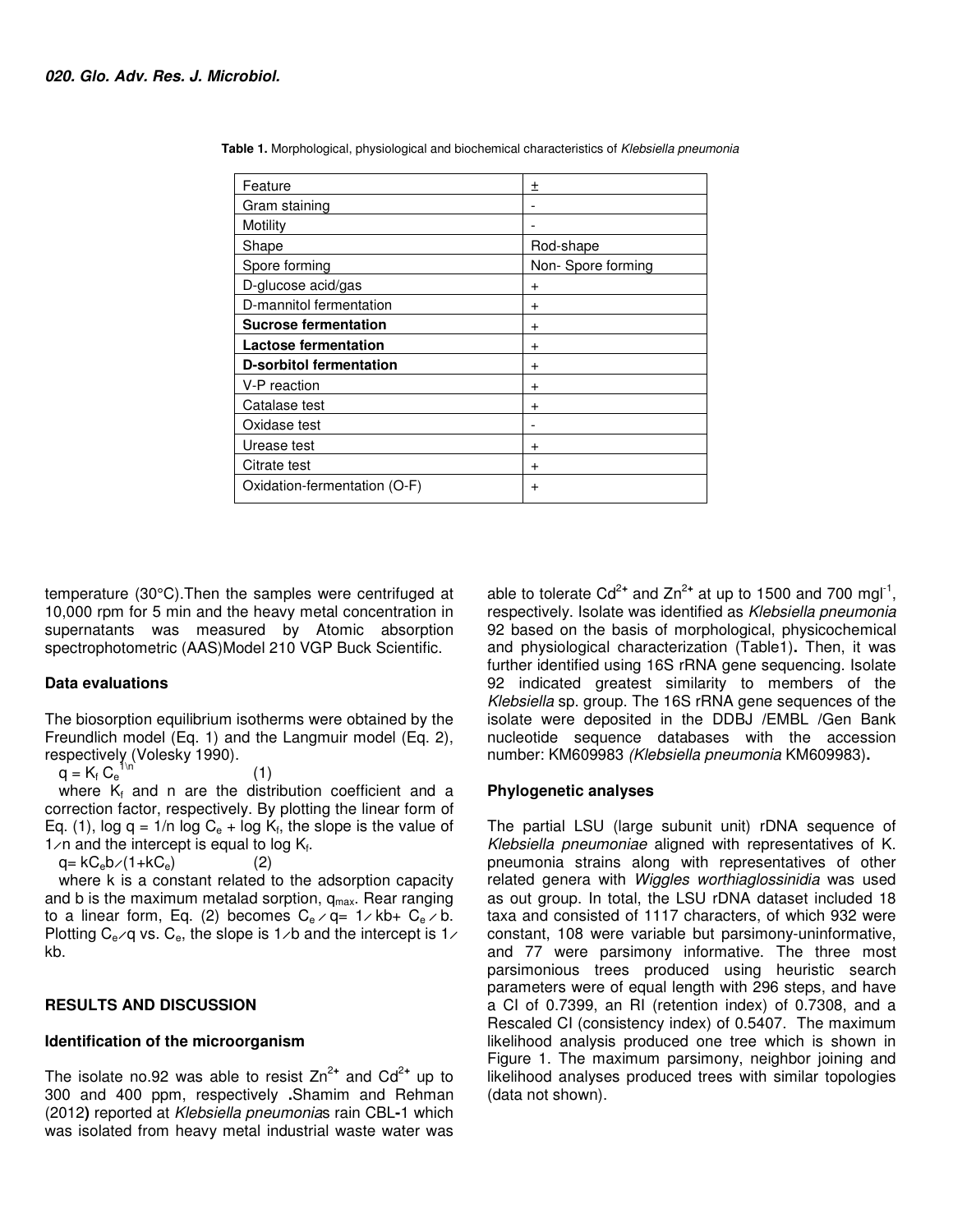

Figure 1. Phylogenetic relationships of Klebsiellapneumoniae and five strains of the same species retrived from Gen Bank and related species and genera in the family Entrobacyeriaceae on the nucleotide sequences of LSU rDNA.. The strain used in the present study is highlighted. The maximum likelihood tree (ML) was constructed in MEGA6. The numbers indicate pp values ≥ 95 % (in bold), MP, ML and MP bootstrap values ≥ 70.

#### **Infrared analysis**

The organic functional groups and their corresponding wave numbers were identified in the lyophilized cells of Klebsiella pneumonia KM609983 biomass. Figure 2 (a, b and c) represents the FTIR spectra of unloaded and metal loaded biomassin the range of 500-4000cm<sup>-1</sup>which were taken to confirm the presence of functional groups that are usually responsible for the biosorption process.

In figure (2a), one can recognize the characteristic absorption broad bands of hydroxyl and amine groups assigned at 3500 and  $3250 \text{cm}^{-1}$ , respectively, where alkyl chains were recognized at  $2931.4 \text{cm}^{-1}$ . The absorbance at 1654.2 and  $cm^{-1}$  is related to the C=O of amide; COO of the carboxylate groups appeared at  $1547.1$  cm<sup>-1</sup>. At 1395.7 cm<sup>-1</sup>, a band related to methyl group was detected. Moreover, the band located at 1063.9  $cm^{-1}$  was attributed to the organic phosphate groups and the wave number that appeared at  $545.0$  cm<sup>-1</sup> was attributed to the S-S stretching of disulfide groups. These findings are in agreement with studies developed by Volesky, (2007) and Pavan et al., (2008) who concluded that the main functional groups responsible for a biosorption process are the hydroxyl, carbonyl, carboxyl, sulfonate, amide, imidazole, phosphate and phosphodiester groups, some of them present on Klebsiella pneumonia KM609983.

The IR spectra of Cd<sup>2+</sup>and Zn<sup>2</sup>-<sup>+</sup>loaded biomass are shown in Figure 2 (b, c,) , comparing the native biomass with that found in the case of metal-loaded, one can reveal the following:

Bands assigned at  $3421.2$  and  $3372.0 \text{cm}^{-1}$ are characterizing the presence of NH group only instead of NH and OH, indicates the interaction of metal ions with OH -groups on the surface of the biomass.

The appearance of a new band being located at 2356.3cm<sup>-1</sup>, was attributed to the loading of  $Cd^{2+}$ . This band may be explained by a resonance between C=N - and C=C caused by the interference of Cd<sup>2+</sup>.

Loading of  $Zn^{2+}$  resulted in the appearance of two new bands assigned at 1326.2  $cm^{-}$  and 1149.7  $cm^{-1}$ indicating an interference of  $Zn^{2+}$  with the surface of biomass .

These changes of the spectra clearly show the complexation/coordination of the metal ions during the biosorption process. Cayllahua and Torem (2010) indicated a displacement of the vibration bands of hydroxyl, amino, carbonyl, carboxyl and phosphate groups of Rhodococcusopacus during the biosorption of aluminum. Similar data were obtained by Mohamed et al. (2014) during biosorption of cadmium on Bacillus cereus DAA54 and Pseudomonas aeruginosa DAA86.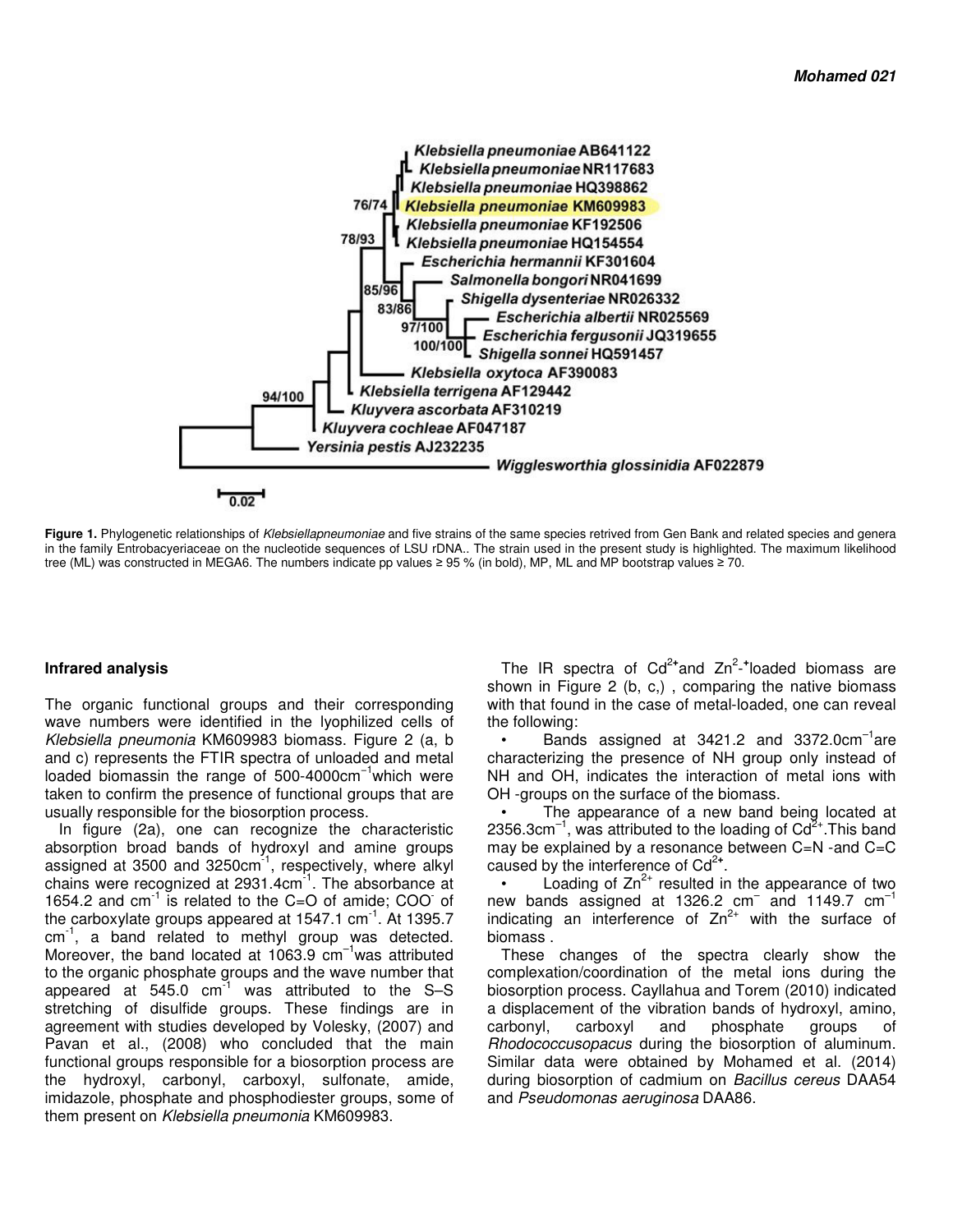

**Figure 2.** FTIR analysis for the bacterial metal free biomass (a) and biomass after 40 ppm of  $Cd<sup>2+</sup>$  (b) and  $Zn<sup>2+</sup>$  (c) – loaded Klebsiella pneumonia KM609983.

#### **Effect of pH on biosorption**

The influences of pH on the sorption of metals were depicted in figure 3 (a,b). In all cases, metal uptake by the biomass increases with increasing pH till it reaches a maximum after which the metal uptake decreases. The optimal adsorption of  $Cd^{2+}$  and  $Zn^{2+}$  by living and lyophilized biomass was achieved at pH 7.The pH of the metal solution is an important parameter in biosorption capacity. Marandi et al,(2010)and Saglam (1999),stated that the pH of medium affects the solubility of metal ions and the ionization state of the functional (carboxylate, phosphate, and amino) groups on the microbial cell wall. At low pH values, large quantities of protons compete with the metal cations for the adsorption sites (Kapoor et al,

1999&Saglam et al, 2002). Dissociation of protons from functional groups of on the cell wall occurs by increasing the pH providing more negative groups for complexing the metal cations. High pH values may cause hydrolysis of metal ions and complex formation (Fourest and Roux, 1992).

#### **Effect of time on biosorption**

Figure 4 (a, b) shows the amount of adsorbed metal plotted against time at the optimum pH. It can be seen that biosorption consists of two phases: a primary rapid phase that accounts for the major part in the total metal biosorption, and a second slow phase that contributes to a relatively small part which suggests that most of the metal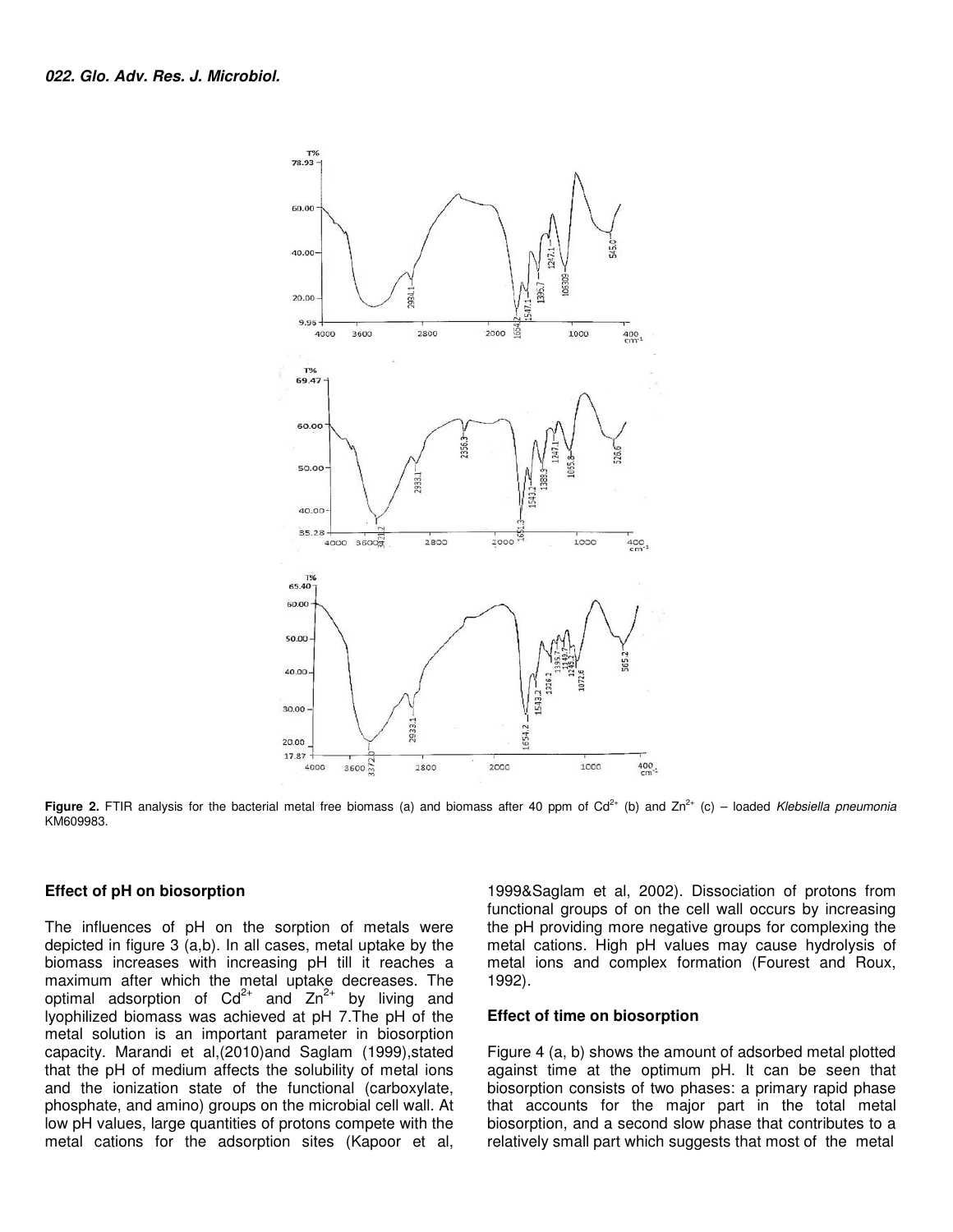

Figure 4. Effect of different time on cadmium (a) and zinc (b) biosorption by living and lyophilized cells of Klebsiella pneumonia KM609983.

ions are adsorbed within the first 10min.This may be due to the interaction with functional groups located on the surface of the cells. After that the rate decreases till we reach a constant value of metal concentration after 40min.This represents the equilibrium time at which an equilibrium metal ion concentration is presumed to be attained. This short time required for biosorption is in accordance with the result given by other authors (Hassan et al., 2009; Gabr et al.2008; Zouboulis et al., 2004; Pardo et al., 2003 and Sar et al., 1999).

#### **Adsorption isotherms**

The equilibrium capacity of  $Zn^{2+}$  appeared to be significantly higher than  $Cd^2$ . The isotherms indicate that the biosorption rate increases with an increase in equilibrium concentration of the sorbate. Thus, there was an increase in metal uptake as long as binding sites were free. Adsorption follows both Langmuir and Freundlich isotherms (Figures .5, 6).

However, the equilibrium data fitted well with the Langmuir and Freundlich adsorption isotherms for  $Cd^{2+}$ and  $Zn^{2+}$  at various initial metal concentrations. Data in tables (2,3) show the values of Langmuir and Freundlich parameters. These data in table (2) showed that the  $q_{max}$ 

values obtained for  $Cd^{2+}$  and  $Zn^{2+}$ uptake by the lyophilized bacterial biomass were 227.3 and 243.9 mgg<sup>-1</sup>, respectively, which were higher than those obtained for living biomass:  $212.8$  and  $217.4$  mgg<sup>-1</sup>, respectively. It is worth mentioning that the correlation coefficients (R) for all the cadmium and zinc Klebsiella systems were found to be close to unity  $(≥ 0.95)$ . The Freundlich analysis (table 3) determined that the biosorptive capacity (kf) values for  $Cd^{2+}$  and  $Zn^{2+}$  were 33.04 and 43.65, respectively, of lyophilized biomass as well as 12.3 and 15.8, respectively, for living biomass.

In general, these data indicate that the sorption capacity increased with increasing the initial metal-ion concentration for metal ions on the biomass surface. The comparison of metal sorption capacities showed that the selectivity order for metal ion towards the studied biomass matrices is  $Zn^{2+}$  $Cd<sup>2+</sup>$  for a given initial metal ion concentration.

The selectivity order for metal ion towards the studied biomass  $(Zn^{2+} > Cd^{2+})$  for a given initial metal ion concentration might be due to the difference in their ionic radii .The ionic radius of  $Zn^{2+}$  is 74 A°, while that of  $Cd^{2+}$  is 97A° .Tobin et al .,1984; Vinod and Anirudhan, 2001; Horsfall and Spiff, 2005, demonstrated that ions having a smaller ionic radius could be more quickly adsorbed onto a fixed adsorption area. Moreover, according to the Pearson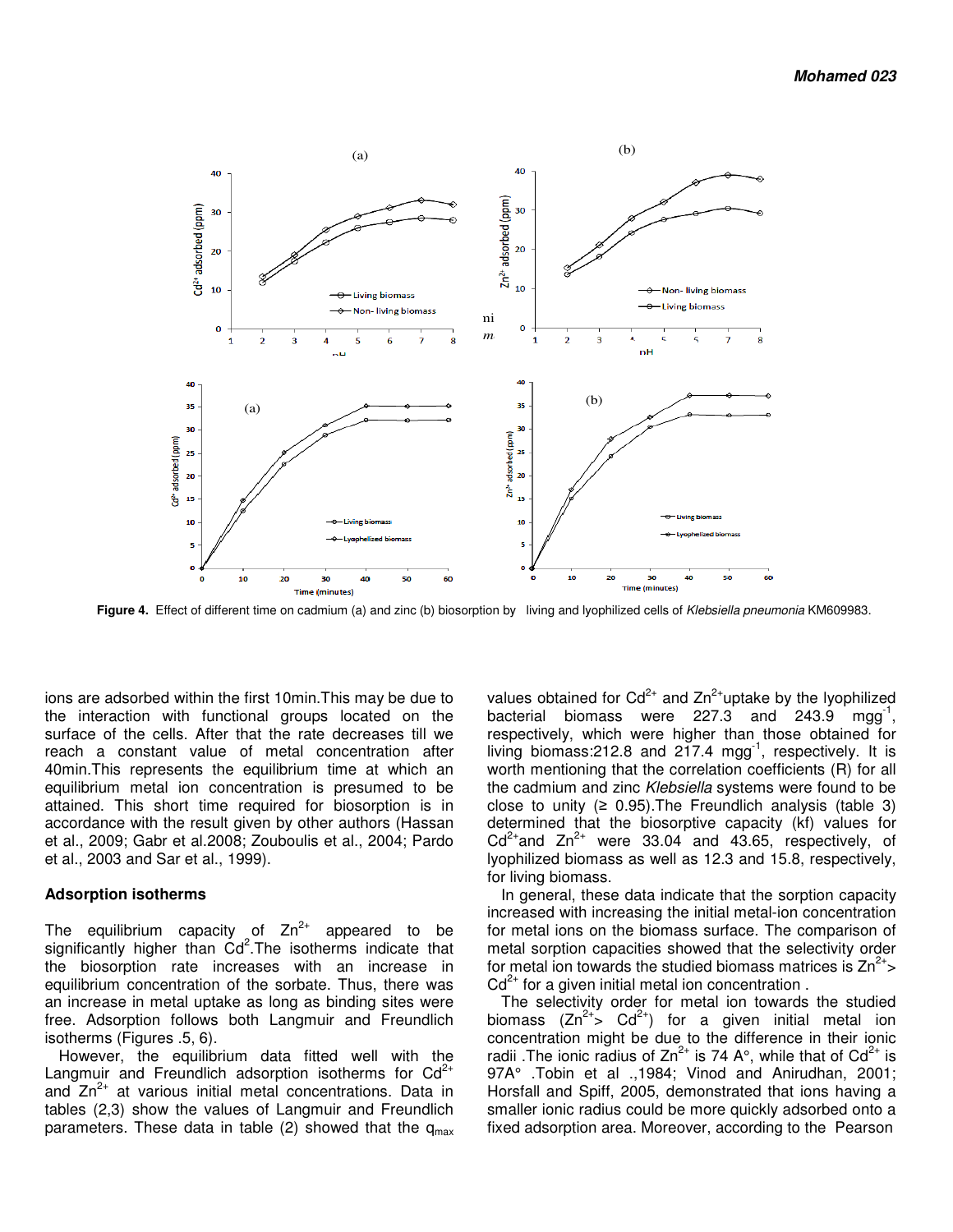

Figure 5. Linear form of Langmuir adsorption isotherm of Cd<sup>2+</sup>(a) and Zn<sup>2+</sup>(b) by living and lyophilized biomass of Klebsiella pneumonia KM609983.



Figure 6. Linear form of Freundlich adsorption isotherm of Cd<sup>2+</sup>(a) and Zn<sup>2+</sup>(b) by living and lyophilized biomass of Klebsiella pneumonia KM609983.

Table 2. Langmuir adsorption constants obtained from the Langmuir adsorption isotherms of Cd<sup>2+</sup> and Zn<sup>2+</sup> by living and lyophilized biomass of Klebsiella pneumonia KM609983.

| Biosorbents       | Cadmium                    |             |        |                     |                | Zinc   |
|-------------------|----------------------------|-------------|--------|---------------------|----------------|--------|
|                   | $q_{\text{max}}$<br>(mg/g) | b<br>(l/mg) |        | $q_{max}$<br>(mg/g) | $b$ ( $l/mg$ ) |        |
| living cells      | 212.8                      | 0.135       | 0.9049 | 232.4               | 0.036          | 0.9732 |
| lyophilized cells | 227.3                      | 0.119       | 0.9752 | 243.9               | 0.037          | 0.9578 |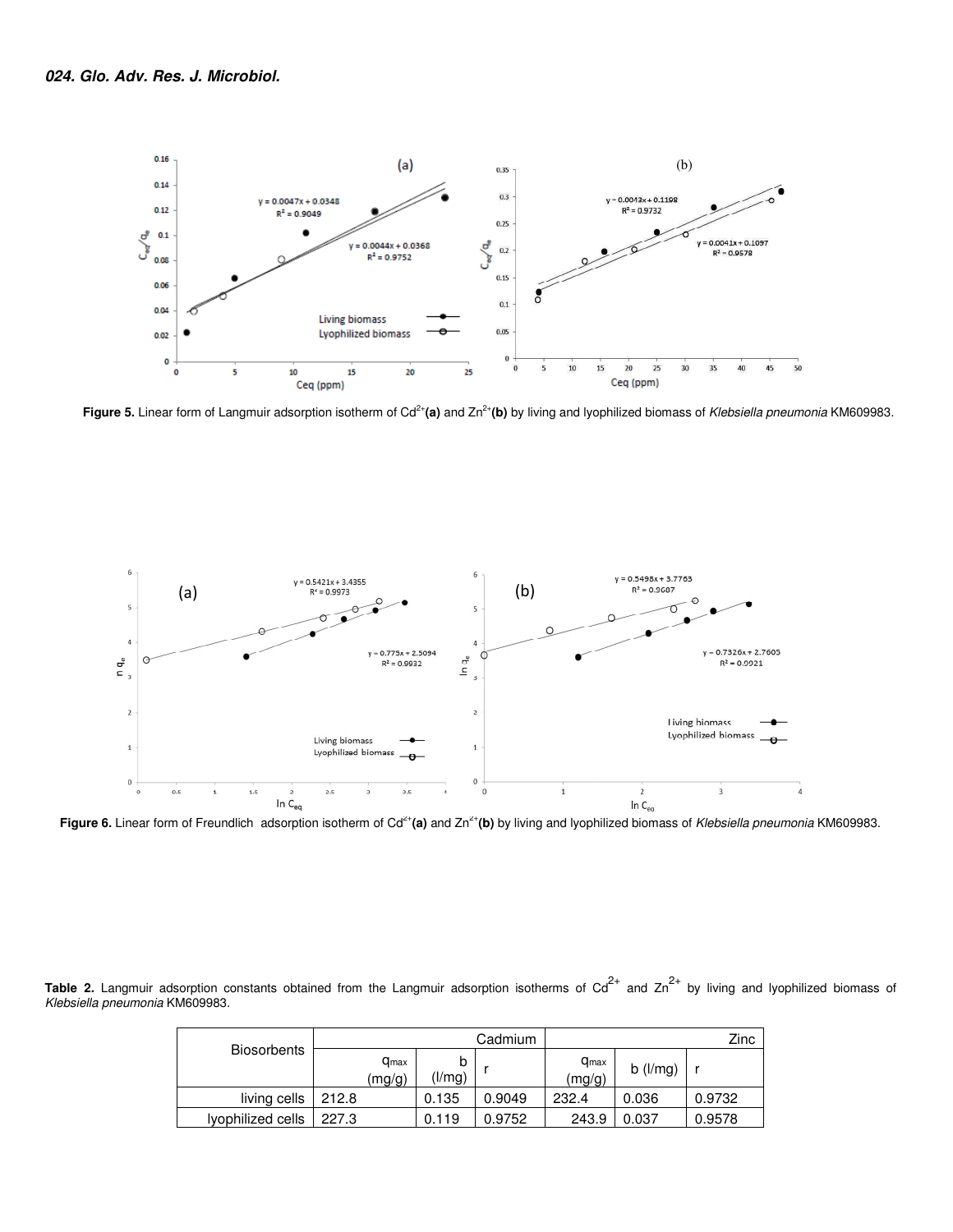|                    |                     |      | Cadmium | Zinc             |      |        |
|--------------------|---------------------|------|---------|------------------|------|--------|
| <b>Biosorbents</b> | Kf<br>mg<br>metal/g | n    |         | Kf<br>mg metal/g | n    |        |
| living cells       | 12.3                | .29  | 0.9921  | 15.81            | 1.37 | 0.9932 |
| lyophilized cells  | 33.04               | 1.84 | 0.9687  | 43.65            | 1.82 | 0.9973 |

**Table 3.** Freundlich adsorption isotherms of Cd<sup>2+</sup> and Zn<sup>2+</sup> by living and lyophilized biomass of Klebsiella pneumonia KM609983.

classification, metals are categorized into three types, those that are polarizable or "soft", those that are non polarizable or "hard" and those that are borderline (Williams et al .1998) . $Zn^{2+}$  is classified in the borderline category according to this classification, while  $Cd^{2+}$  ions fall into the soft category (Sen Gupta, 2002).Soft cations form more stable complexes with soft donors, while hard cations prefer hard donors (Buffle, 1988).It was remarkable that the uptake of heavy metals using lyophilized cells is more efficient than that using living cells. Similar data were reported by Kureck et al. (1982), who compared the  $Cd^{2+}$ sorption by dead and active bacterial cells of Serratiaarcescens and Paracoccussp., data revealed that dead cells sorbed  $Cd^{2+}$  much more readily than living cells. Our data are also in accordance with the results given by other authors (Sar and D'Souza 2001; Choi and Yun, 2004;Öztürk et al., 2004;Tunali et al., 2006).Moreover, lyophilized cells are not affected by the toxicity of the metal ions or by adverse operating conditions, they are also easier to handle (Chu and Hasim 2004; Karakagh et al 2012).

#### **CONCLUSIONS**

The adsorption equilibrium data fitted well the Langmuir and Freundlich models for metal ions in the studied concentration range. The biosorption mechanism includes mainly ionic interactions and formation of complexes between metal cations and acidic sites in the cell wall of bacterium. The results demonstrate that the bacterial isolate Klebsiella pneumonia KM609983 could be used as a promising biosorbent for the removal of  $Cd^{2+}$  and  $Zn^{2+}$ ions from aqueous solutions.

#### **REFERENCES**

- Ahluwalia S, Goyal D (2007). Microbial and plant derived biomass for removal of heavy metals from waste water. Bioresource Technology, 98(12): 2243–2257.
- Aksu Z, Dönmez G (2001). Comparison of copper (II) biosorptive properties of live and treated Candida sp. Journal of Environmental Science and Health 36, 367–381.
- Babak L, Šupinova P, Zichova M, Burdychova R, Vítová E (2012). Biosorption of Cu, Zn and Pb by thermophilic bacteria – effect of

biomass concentration on biosorption capacity. Acta Universitatis Agriculturaeet Silviculturae Medelianae Brunensis LX 1:5 .

- Bergey's Manual of Systematic Bacteriology (2005). 2nd edn.Edited by Brenner, D.J., Krieg, N.R., Staley, J.T. and Garrity, G.M. Springer, New York.
- Buffl EJ (1988). Complexation reactions in aquatic systems: an analytical approach. Chichester, UK, Ellis Horwood Ltd, 700 p.
- Carmichael W (1994).The toxins of cyanobacteria. Sci Am. 170:78–86.
- Cayllahua JEB, Torem ML (2010). Biosorption of aluminum ions onto Rhodococcusopacus from wastewaters. Chemical Engineering Journal, (1611)–2:1–8
- Choi SB Yun, YS (2004). Lead biosorption by waste biomass of Corynebacteriumglutamicum generated from lysine fermentation process. Biotechnology Letters 26, 331–336.
- Chu K, Hasim M (2004). Quantitative analysis of copper biosorption by the microalga Chlorella vulgaris. Environ. Eng. Sci. 21, 139-147.
- Doshi H, Ray A, Kothari L (2007). Biosorption of Cadmium by Live and Dead Spirulina: IR Spectroscopic, Kinetics, and SEM Studies. Current Microbiology. 54: 213–218.
- Fourest E, Roux JC (1992). Heavy metal biosorption by fungal mycelia byproducts: Mechanisms and influence of ph. Appl. Microbiol. Biotechnol. 37: 399-403.
- Gabr R, Hassan S, Shoreit AM (2008). Biosorption of lead and nickel by living and non-living cells of Pseudomonas aeruginosa ASU 6a. International Biodeterioration and Biodegradation 62, (2): 195–203.
- Hassan SHA, Kim SJ, Jung AY, Joo JH, Oh SE, Yang JE (2009).Biosorptive capacity of Cd (II) and Cu (II) by lyophilized cells of Pseudomonas stutzeri. Journal of General and Applied Microbiology 55: 27-34.
- Horsfall Jr. M, Spiff AI (2005). Effect of metal ion concentration on the biosorption of Pb2+ and Cd2+ by Caladium bicolor wild cocoyam .African Journal of Biotechnology 4, 191–196.
- Hussein H, Ibrahim S, Kandeel K, Moawad H (2004). Biosorption of heavy metals from waste water using Pseudomonas sp. Electronic Journal of Biotechnology. 7 (1): 38- 46.
- Kapoor A, Viraraghavan T (1998). Biosorption of heavy metals on Aspergillusniger: effect of pretreatment. Bioresource Technol., 63 109- 113.
- Karakagh RM, Chorom M, Motamedi H, Kalkhajeh YK, Oustan S (2012). Biosorption of Cd and Ni by inactivated bacteria isolated from agricultural soil treated with sewage sludge. Ecohydrol. and Hydrobiol. (12) 3: 191-198.
- Kureck E, Czaban J, Bollag JM (1982). Sorption of cadmium by microorganisms in competition with other soil constituents. Appl. Environ. Microb. 43(5), 1011-1015.
- Marandi R, Doulati F, Amir H (2010). Biosorption of Lead II and Zinc II ions by pre-treated biomass of phanerochaetechrysosporium. International Journal of Mining and Environmental Issues. 1(1): 9-16.
- Mergeay M (1995). Heavy metal resistance in microbial ecosystems.Molecular Microbial Ecol. Mannual. 6:7-17.
- Mohamed RM, Abu-Gharbia MA, Abdelrehim DA (2014). Biosorption of cadmium by living and lyophilized biomass of Bacillus cereus DAA54 and Pseudomonas aeruginosa DAA86.Jokull Journal, 64 (2): 202-250.